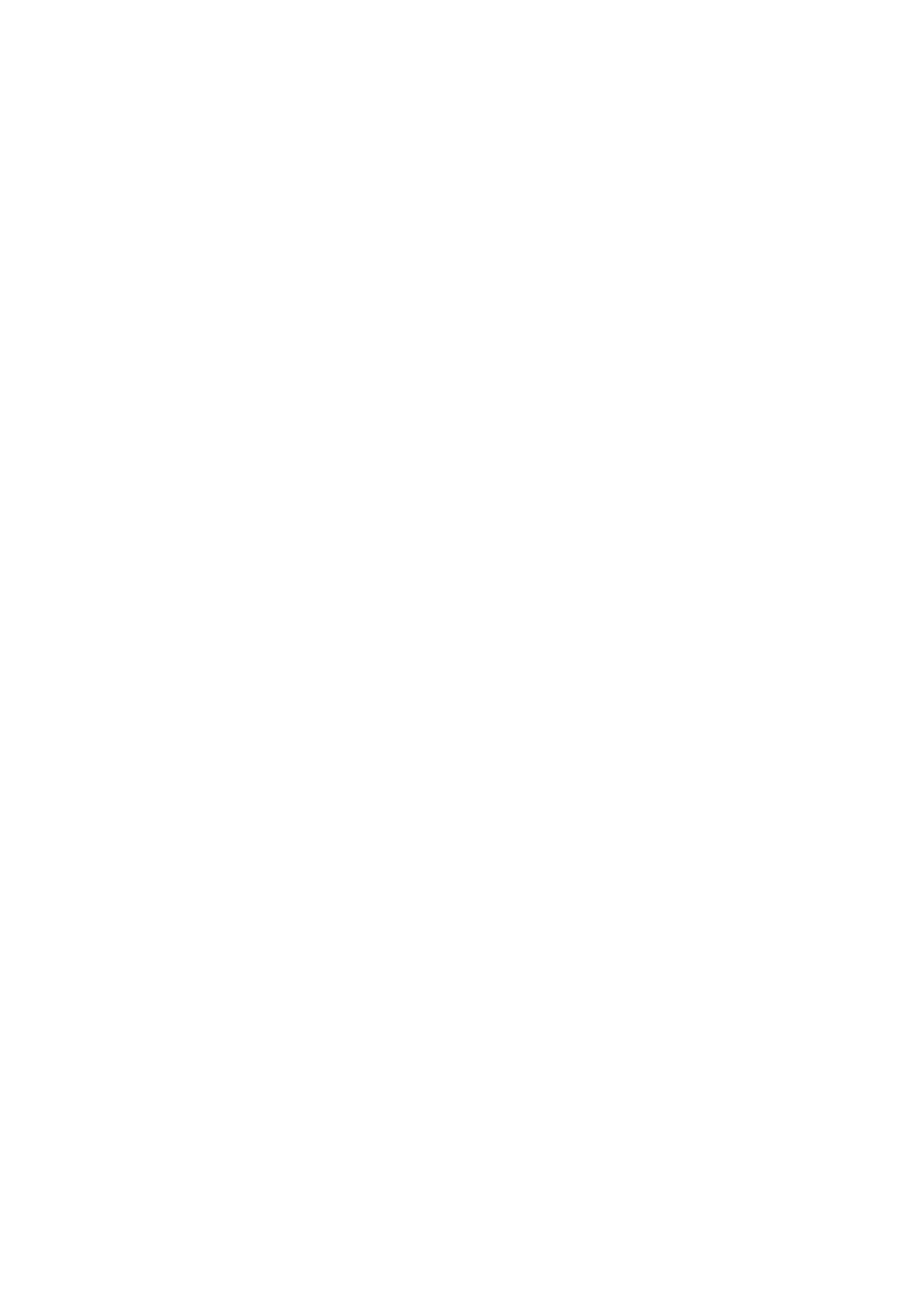

## Table of content

| 1 |     |                       |                                     |    |  |  |  |  |  |
|---|-----|-----------------------|-------------------------------------|----|--|--|--|--|--|
| 2 |     |                       |                                     |    |  |  |  |  |  |
|   | 2.1 | Background            |                                     | 5  |  |  |  |  |  |
|   | 2.2 | Purpose               |                                     | 5  |  |  |  |  |  |
|   | 2.3 |                       | Target group and required knowledge | 5  |  |  |  |  |  |
|   | 2.4 |                       | Scopes and limitations              | 5  |  |  |  |  |  |
| 3 |     |                       |                                     |    |  |  |  |  |  |
|   | 3.1 |                       | The big picture                     | 6  |  |  |  |  |  |
|   | 3.2 |                       | Terminology                         | 7  |  |  |  |  |  |
| 4 |     |                       |                                     | .8 |  |  |  |  |  |
|   | 4.1 | Prerequisites         |                                     | 8  |  |  |  |  |  |
|   | 4.2 |                       | Hardware requirements               | 9  |  |  |  |  |  |
| 5 |     |                       |                                     | .9 |  |  |  |  |  |
|   | 5.1 |                       | <b>Installation on Windows</b>      | 9  |  |  |  |  |  |
|   |     | 5.1.1                 | Local system firewall opening       | 9  |  |  |  |  |  |
|   |     | 5.1.2                 | Software installation               | 10 |  |  |  |  |  |
|   | 5.2 |                       | <b>Installation on Linux</b>        | 10 |  |  |  |  |  |
|   |     | 5.2.1                 | Local system firewall opening       | 10 |  |  |  |  |  |
|   |     |                       | 5.2.2 Software installation         | 10 |  |  |  |  |  |
|   | 5.3 | Initial configuration |                                     |    |  |  |  |  |  |
|   |     | 5.3.1                 | Configure ecp.properties            | 10 |  |  |  |  |  |
|   |     | 5.3.2                 | Configure ecp-users.properties      | 11 |  |  |  |  |  |
|   | 5.4 |                       | <b>Start ECP Endpoint</b>           | 11 |  |  |  |  |  |
|   |     | 5.4.1                 | <b>Start on Windows</b>             | 11 |  |  |  |  |  |
|   |     | 5.4.2                 | <b>Start on Linux</b>               | 11 |  |  |  |  |  |
|   | 5.5 |                       | Registration of the ECP Endpoint    | 11 |  |  |  |  |  |
|   | 5.6 |                       | Configure Message Path              | 12 |  |  |  |  |  |
|   | 5.7 |                       | Installation verification           | 12 |  |  |  |  |  |
|   |     | 5.7.1                 | Verify message sending              | 13 |  |  |  |  |  |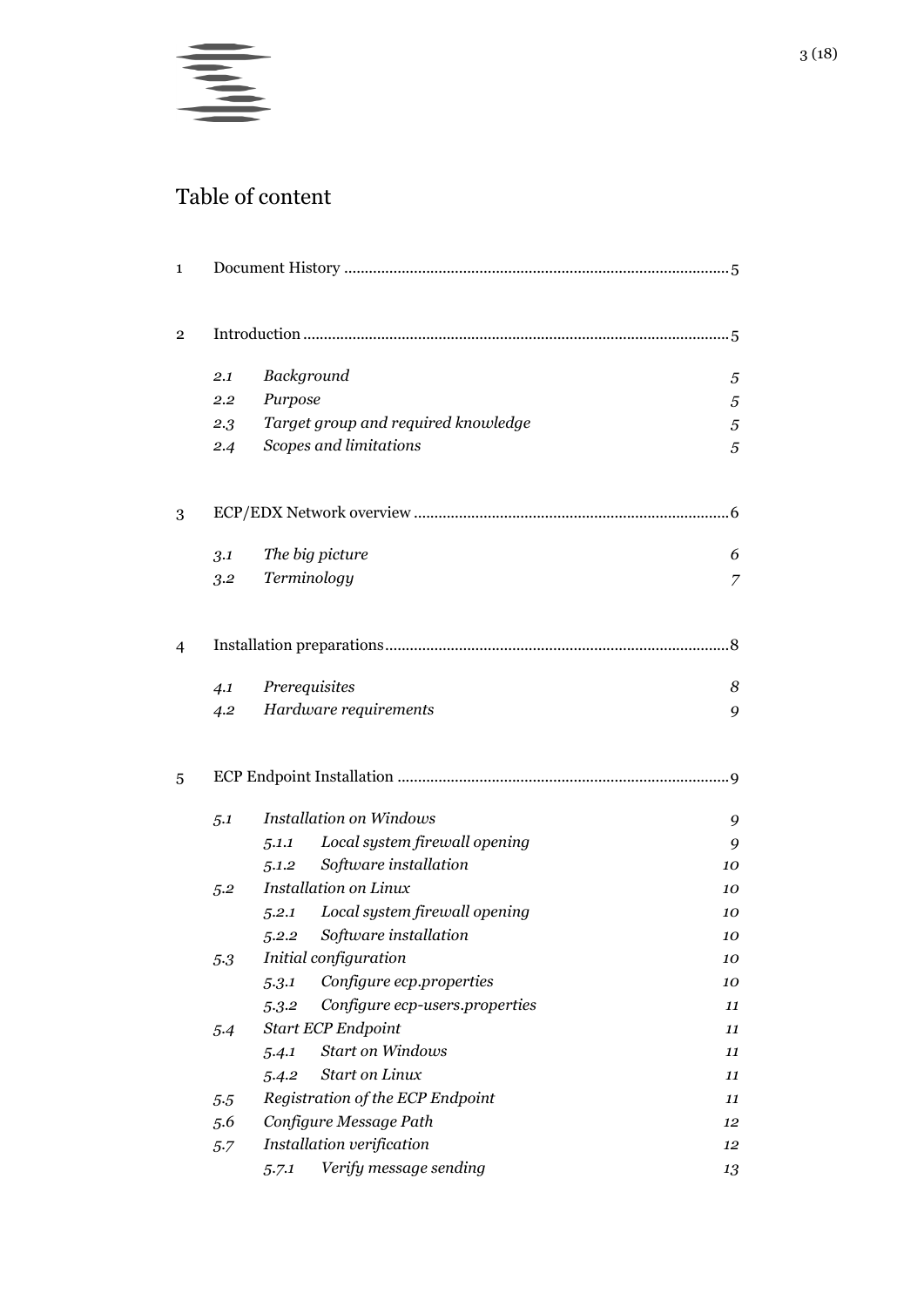

| 6.1 |                                 | <b>Installation on Windows</b>                       | 13 |  |  |  |
|-----|---------------------------------|------------------------------------------------------|----|--|--|--|
|     | 6.1.1                           | Local system firewall opening                        | 13 |  |  |  |
|     | 6.1.2                           | Software installation                                | 14 |  |  |  |
| 6.2 |                                 | <b>Installation on Linux</b>                         | 14 |  |  |  |
|     | 6.2.1                           | Local system firewall opening                        | 14 |  |  |  |
|     | 6.2.2                           | Software installation                                | 14 |  |  |  |
| 6.3 | Initial configuration           |                                                      |    |  |  |  |
|     | 6.3.1                           | Configure edx.properties                             | 14 |  |  |  |
|     | 6.3.2                           | Configure edx-users.properties                       | 15 |  |  |  |
|     | 6.3.3                           | Change Tomcat port numbers                           | 15 |  |  |  |
| 6.4 | <b>Start EDX Toolbox</b>        |                                                      |    |  |  |  |
|     | 6.4.1                           | <b>Start on Windows</b>                              | 15 |  |  |  |
|     | 6.4.2                           | <b>Start on Linux</b>                                | 16 |  |  |  |
| 6.5 | Registration of the EDX Toolbox |                                                      |    |  |  |  |
| 6.6 |                                 | Installation verification                            | 16 |  |  |  |
|     | 6.6.1                           | Send test message to EDX Toolbox without relation to |    |  |  |  |
|     |                                 | Service                                              | 16 |  |  |  |
|     | 6.6.2                           | Send test message to specific EDX Toolbox service    | 17 |  |  |  |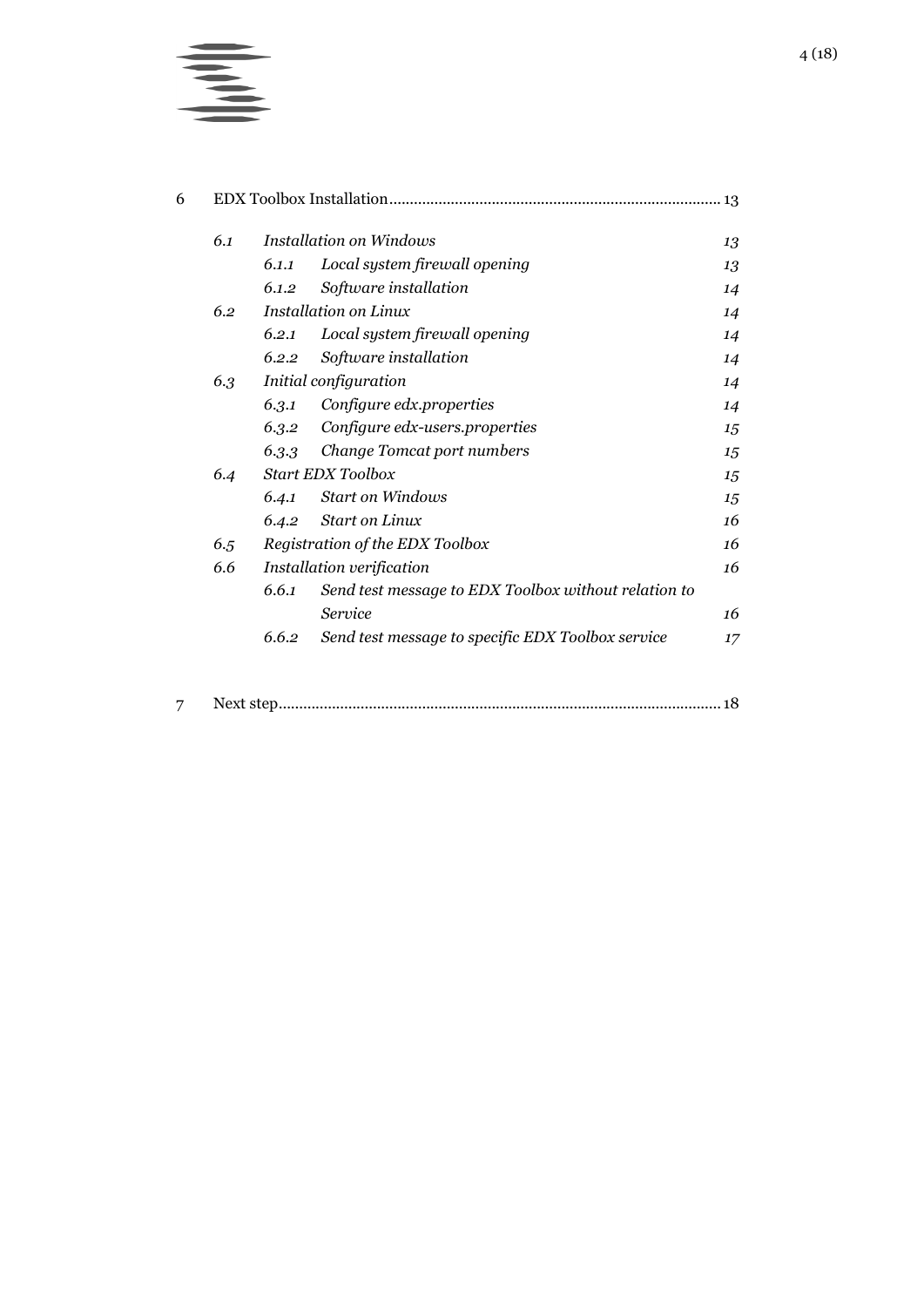## <span id="page-4-0"></span>1 Document History

| Version      | Date       | Changes                                                                                   |  |  |  |  |  |
|--------------|------------|-------------------------------------------------------------------------------------------|--|--|--|--|--|
| 4.7 1        | 2022-01-17 | Complete rewrite of earlier version (1.06).<br>Instructions for Linux installation added. |  |  |  |  |  |
| $4.8.2 \; 1$ |            | Updated for ECP 4.8.2 and EDX 1.9.2.                                                      |  |  |  |  |  |

## <span id="page-4-1"></span>2 Introduction

## <span id="page-4-2"></span>2.1 Background

The European association for the cooperation of TSOs for electricity (ENTSO-E) have developed the ENTSO-E Communication and Connectivity Service Platform (ECCo SP), a communication platform for information exchange between system operators and other electricity market players over public links. The platform consists of two main functional blocks: Energy Communication Platform (ECP) and ENTSO-E Data eXchange (EDX).

ECP Endpoint and EDX Toolbox are two components of this solution that a market player have to install to be able to participate in message exchange between other participants connected to an ECP/EDX network.

### <span id="page-4-3"></span>2.2 Purpose

This document will serve as an abbreviated complement to the more complete (and in some areas more complex) Installation Guides provided with the ECCo SP software. It will support parties in the process of a basic installation of an ECP/EDX node and setting up a basic connection of that node to the ECP/EDX network of the Swedish TSO *Svenska kraftnät*.

## <span id="page-4-4"></span>2.3 Target group and required knowledge

The target group for this document is a person that will accomplish installation and basic configuration of the participant's ECP Endpoint and EDX Toolbox software in the participant IT environment. Thus necessary knowledge about this environment and about normal system administration activities within that type of environment is required.

## <span id="page-4-5"></span>2.4 Scopes and limitations

This document describes installation of the ECP Endpoint and EDX Toolbox software, also described in the Installation Guides provided with the software, but with following scopes and limitations: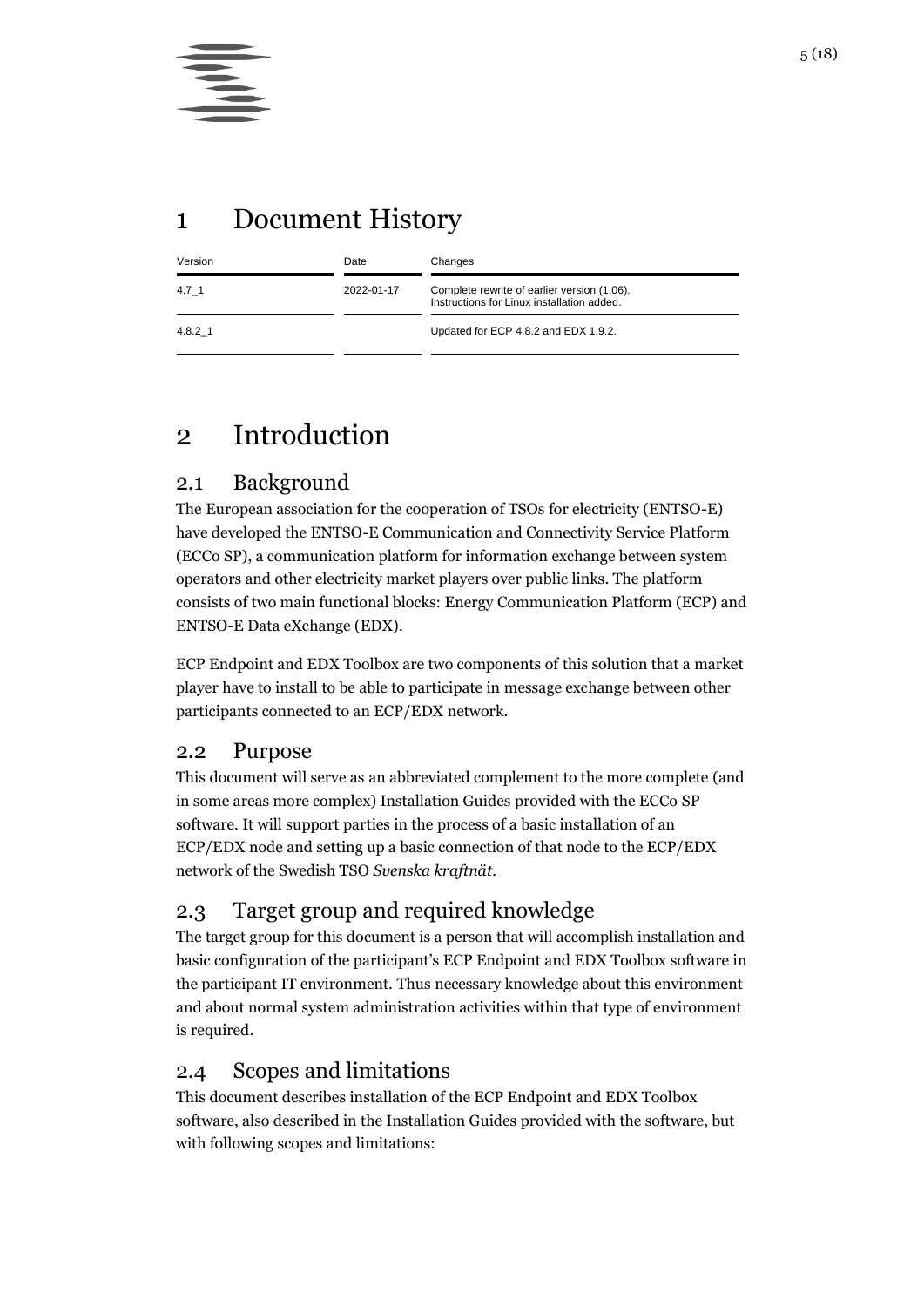

- <sup>&</sup>gt; Software versions used are ECP Endpoint 4.8.2 and EDX Toolbox 1.9.2. This also means that references made in this document to the ECCo SP documents means the documents covering these versions of the software components.
- <sup>&</sup>gt; ECP Endpoint and EDX Toolbox is installed on same host
- <sup>&</sup>gt; No external database is used (only the default internal Derby database)
- <sup>&</sup>gt; No high availability solution is used
- <sup>&</sup>gt; Only first-time installation is covered (not upgrade of an existing installation)

## <span id="page-5-0"></span>3 ECP/EDX Network overview

## <span id="page-5-1"></span>3.1 The big picture

The goal of ECP is to provide secure and reliable messaging between participants in the energy sector, from one Business Applications (BA) to another. The big picture is shown below:



#### **ECP/EDX Network**

#### *Figure: ECP/EDX Network overview*

The drawing aims at answering the following questions:

- <sup>&</sup>gt; What components exists in the ECP and which must a participant in the network install?
- <sup>&</sup>gt; Which ports must be opened in which direction and in which firewall?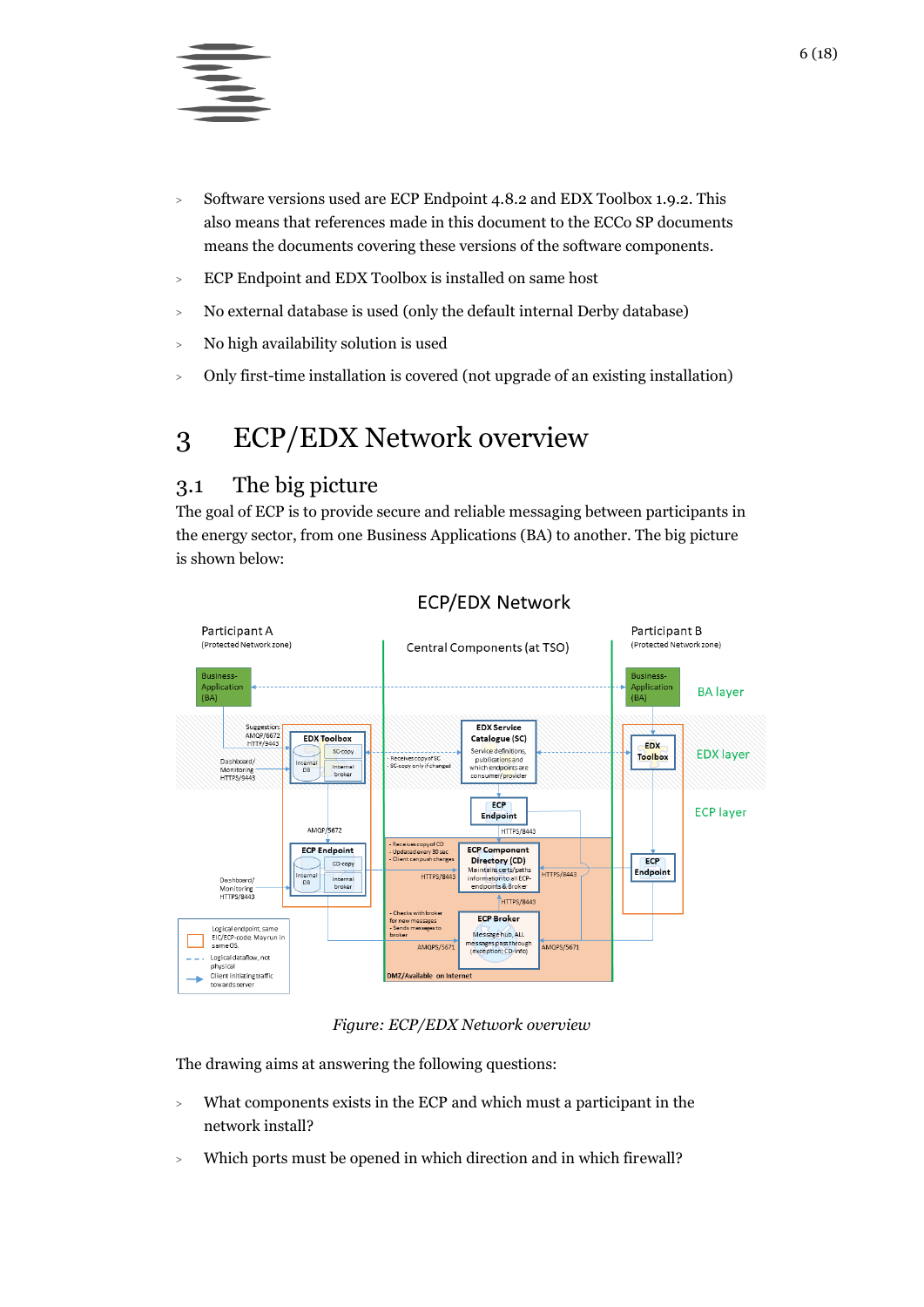

- <sup>&</sup>gt; What is the general purpose of the various components in ECP?
- <sup>&</sup>gt; How does the messages flow in the system and how is the logical flow?

During the installation of the ECP Endpoint you will register your Endpoint in the ECP Component Directory of *Svenska kraftnät*. This registration is a two-phase action where a registration key, provided by *Svenska kraftnät*, is used in a request sent from the participant Endpoint to the Component Directory (at *Svenska kraftnät*). This request then have to be approved by *Svenska kraftnät* and after approval you may send messages from one ECP Endpoint to another in the network.

By adding the EDX Toolbox "on top" of the ECP Endpoint, you will gain the service-concept which among many thing will allow you to address a service provider without knowing a specific address (example of destination: "SERVICE-FASIT").

The EDX Toolbox have to be installed after installation of the ECP Endpoint. When the EDX Toolbox is installed and registered by *Svenska kraftnät* in their EDX Service Catalogue you will be able to test EDX-to-EDX traffic.

When EDX-to-EDX traffic works you may test BA-to-BA traffic.

For deeper insights in components and concepts used, please see the documentation packaged with the software components, in particular the following documents:

- <sup>&</sup>gt; ECP Functional Specification
- <sup>&</sup>gt; ECP High Level Concept
- <sup>&</sup>gt; ECP System Design
- <sup>&</sup>gt; EDX Technical Design
- <sup>&</sup>gt; EDX User Guide

### <span id="page-6-0"></span>3.2 Terminology

In the table below acronyms/terms used in this installation guide are described. Please use it as a reference. Defined words are in bold font.

| <b>Short</b> | Expanded                             | <b>Definition</b>                                                                                                                                                   |  |  |  |  |  |  |
|--------------|--------------------------------------|---------------------------------------------------------------------------------------------------------------------------------------------------------------------|--|--|--|--|--|--|
| <b>AMQP</b>  | Advanced Message Queuing<br>Protocol | A protocol/standard developed in 2014 by OASIS for reliable (persisted) message<br>communication.                                                                   |  |  |  |  |  |  |
| BA           | <b>Business Application</b>          | A "normal" application outside ECP, communicating through ECP with other BAs. The BA<br>must connect with an EDX Toolbox to send/receive messages from the network. |  |  |  |  |  |  |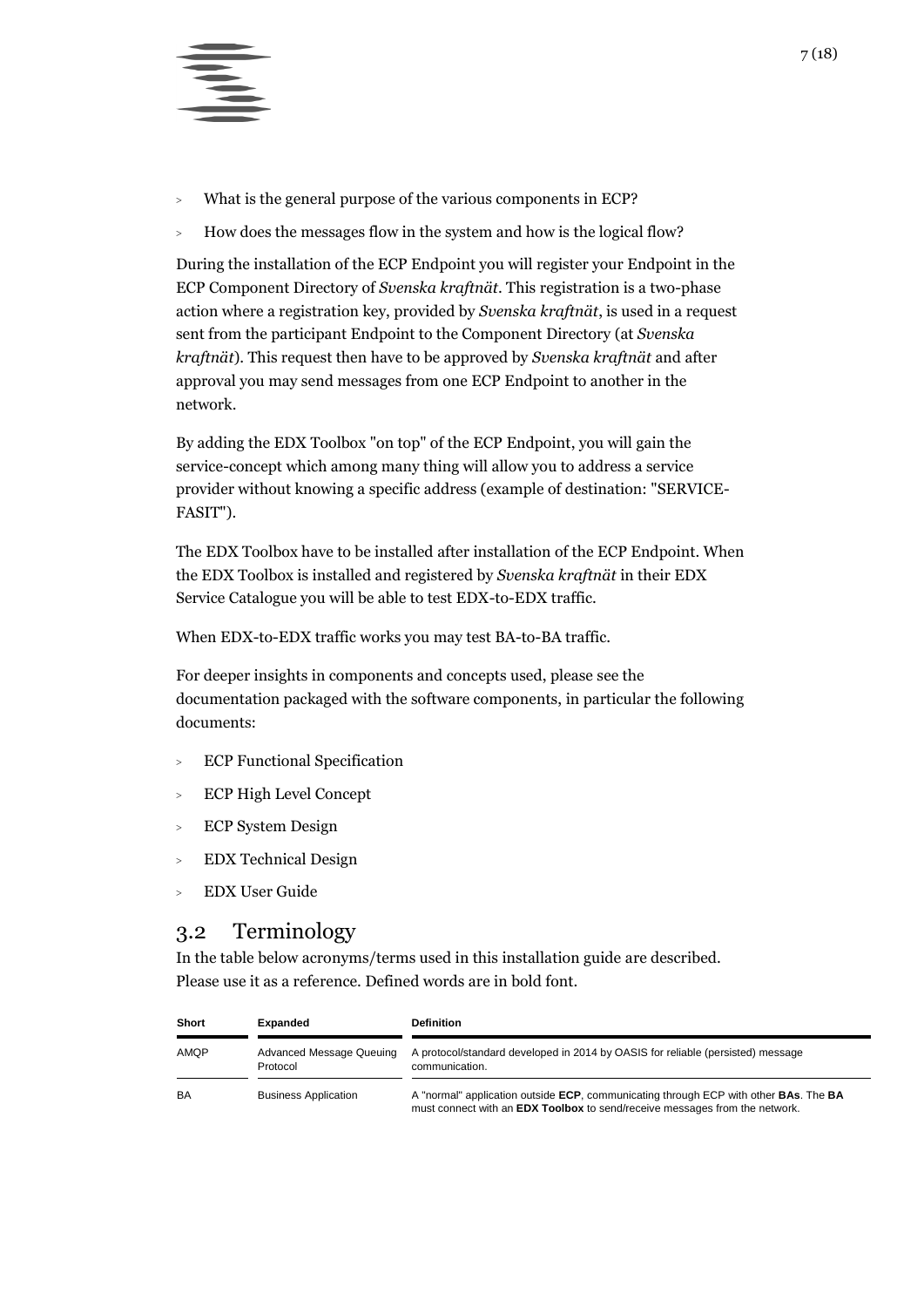

| Short              | Expanded                                                             | <b>Definition</b>                                                                                                                                                                                                                                                                                                                                  |
|--------------------|----------------------------------------------------------------------|----------------------------------------------------------------------------------------------------------------------------------------------------------------------------------------------------------------------------------------------------------------------------------------------------------------------------------------------------|
| Broker             | <b>Central Broker</b>                                                | The central broker in an ECP-network is directly reachable for all ECP Endpoints and all<br>messages in the network are sent to and retrieved from this broker. It supports <b>AMQP(S)</b> . In<br>addition to the central broker, each ECP Endpoint and EDX Toolbox also have an "internal<br>broker" (same type of broker) for message handling. |
| CD                 | <b>Component Directory</b>                                           | An ECP component, maintaining information about all ECP Endpoints, Broker and SC. This is<br>like the phone book of an ECP-network.                                                                                                                                                                                                                |
| ECCo SP            | <b>ENTSO-E Communication</b><br>and Connectivity Service<br>Platform | A communication platform for information exchange between system operators and other<br>electricity market players over public links. The platform consists of two main functional blocks:<br>Energy Communication Platform (ECP) and ENTSO-E Data eXchange (EDX).                                                                                 |
| EIC-code           | <b>Energy Identification Codes</b>                                   | These codes are provided by Svenska kraftnät and identifies your particular endpoint (shared<br>by ECP Endpoint and EDX Toolbox) and is stored in the CD.                                                                                                                                                                                          |
| ECP                | <b>Energy Communication</b><br>Platform                              | A platform developed for <b>ENTSO-E</b> , by Unicorn, according to <b>MADES</b> 1.1/2.x specification –<br>intended to provide secure and reliable messaging between the actors (TSOs and others) in<br>the energy sector. The platform consists of ECP Endpoint, ECP Broker and ECP Component<br>Directory (CD).                                  |
|                    | ECP Endpoint ECP Endpoint                                            | A specific component/server in the <b>ECP</b> -network, responsible for sending/receiving messages<br>to/from the central Broker.                                                                                                                                                                                                                  |
| EDX                | ENTSO-E Data eXchange                                                | A lightweight service bus, providing higher level data exchange services on top of an <b>ECP</b><br>network. EDX consists of two types of modules: EDX Toolbox and EDX Service Catalogue<br>$(SC)$ .                                                                                                                                               |
| <b>EDX Toolbox</b> | <b>EDX Toolbox</b>                                                   | A "front" to the <b>ECP Endpoint</b> , logically a part of the same endpoint. EDX offers a richer set of<br>interfaces for a <b>BA</b> to connect to. EDX has a Service concept which allows for more advanced<br>routing of messages and addressing of endpoints.                                                                                 |
| Endpoint           | Endpoint                                                             | An endpoint is the "logical endpoint" – a combination of both the <b>ECP Endpoint</b> and the <b>EDX</b><br>Toolbox.                                                                                                                                                                                                                               |
| ENTSO-E            | European Network of TSOs                                             | The European association for the cooperation of TSOs for electricity                                                                                                                                                                                                                                                                               |
| НA                 | <b>High Availability</b>                                             | A term used for a database-setup, with multiple databases in a cluster. This is not part of the<br>regular setup of ECP endpoints, but it is possible to use e.g. MySQL or MSSQL for such a<br>setup.                                                                                                                                              |
| MADES              | Market Data Exchange<br>Standard                                     | A specification developed by <b>ENTSO-E</b> describing a communication system between actors in<br>the energy sector.                                                                                                                                                                                                                              |
| SC                 | Service Catalogue                                                    | An EDX component which keeps information about which endpoints consume/provides certain<br>services. Without registration here, an EDX Toolbox cannot access services.                                                                                                                                                                             |
| TSO                | <b>Transmission System</b><br>Operator                               | Responsible for the distribution of energy (electricity or natural gas), in an area/country.                                                                                                                                                                                                                                                       |

## <span id="page-7-0"></span>4 Installation preparations

## <span id="page-7-1"></span>4.1 Prerequisites

Before starting installation and configuration of software, ensure following prerequisites are fulfilled:

- <sup>&</sup>gt; **necessary agreements** with *Svenska kraftnät* are in place,
- <sup>&</sup>gt; **system specifications** (for hardware and OS) **are meeting requirements** specified in ECCo SP software Installation Guides,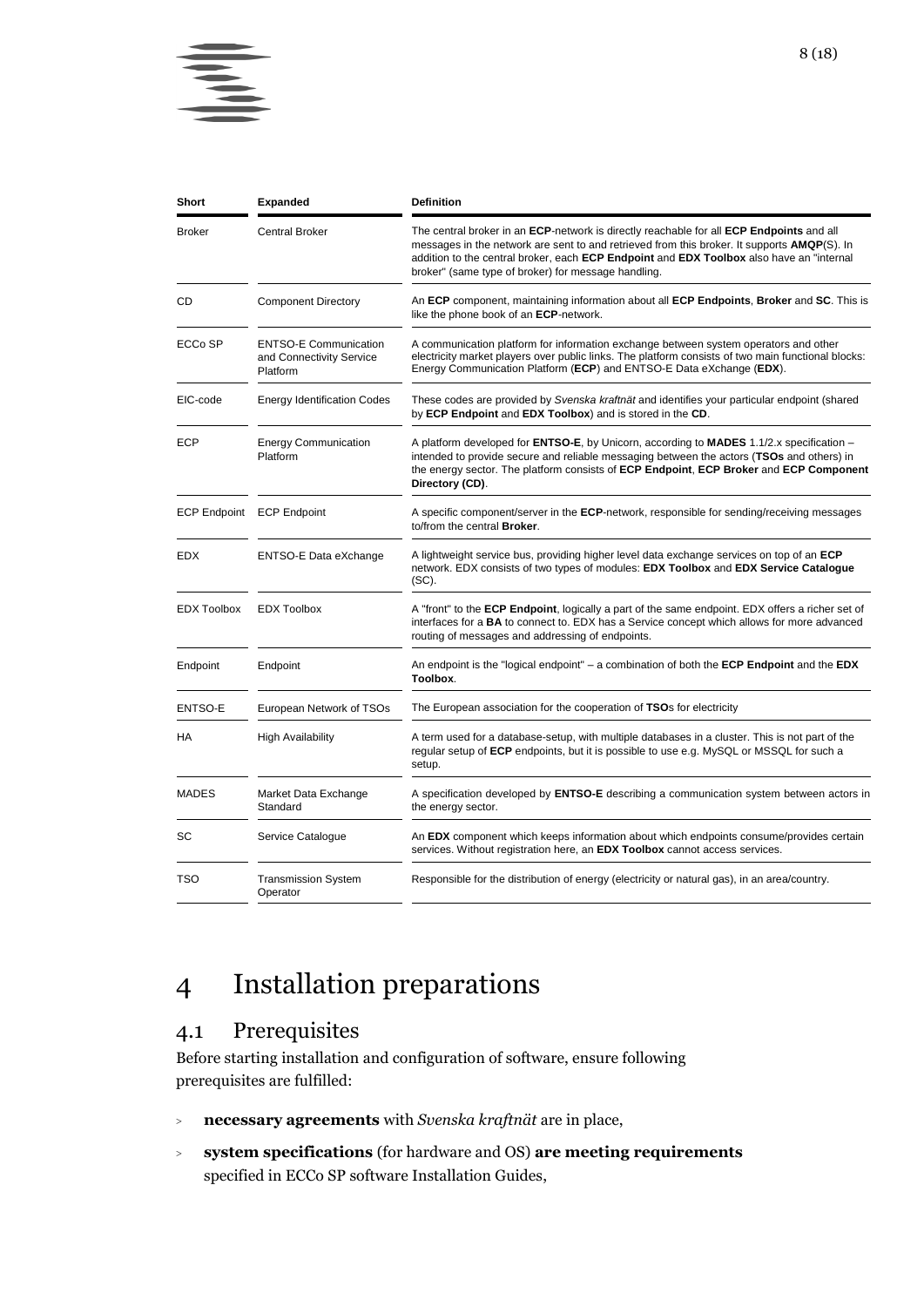

- <sup>&</sup>gt; **network setup** is configured to enable the host system to connect to port 8443 (for HTTPS traffic) on the *Svenska kraftnät* ECP Component Directory and to port 5671 (for AMQPS traffic) on the *Svenska kraftnät* ECP Broker (network addresses for these components are provided by *Svenska kraftnät*),
- <sup>&</sup>gt; **installation packages** are downloaded from locations appointed by *Svenska kraftnät*,
- <sup>&</sup>gt; **EIC V-type code for the ECP Endpoint** to be installed is delivered by *Svenska kraftnät*,
- <sup>&</sup>gt; **EIC V-type code and connection URL for** the *Svenska kraftnät* managed **ECP Component Directory** (to connect the installed ECP Endpoint to) is delivered by *Svenska kraftnät*,
- <sup>&</sup>gt; **registration key** for registration, and the **password** for the registration key, of the ECP Endpoint in ECP Component Directory is delivered by *Svenska kraftnät*,
- <sup>&</sup>gt; **EIC V-type code for** the *Svenska kraftnät* managed **EDX Service Catalogue** is delivered by *Svenska kraftnät*,
- <sup>&</sup>gt; **installation time agreed** with ECP Management on *Svenska kraftnät* for eventual support during installation and for approval of request for connection to the *Svenska kraftnät* ECP Component Directory and EDX Service Catalogue,

## <span id="page-8-0"></span>4.2 Hardware requirements

The software have to be installed on hardware that meet the hardware requirements listed in chapter 4.1.1 of *Installation Guide for ECP* and chapter 4.1.1 of *Installation Guide for EDX*.

## <span id="page-8-1"></span>5 ECP Endpoint Installation

The ECP Endpoint must be installed before the EDX Toolbox.

The following network ports are used in this installation, and have to be opened on the local firewall on the host where the software is installed:

 $\text{C}$  TCP/8443 – for management of the ECP Endpoint via the HTTP GUI

Proceed to applicable chapter below [\(5.1](#page-8-2) or [5.2\)](#page-9-1) depending on which OS to install on.

### <span id="page-8-2"></span>5.1 Installation on Windows

#### <span id="page-8-3"></span>5.1.1 Local system firewall opening

Ensure the port(s) specified in the beginning of chapter [5](#page-8-1) are enabled using the description in chapter 5.2.3 of *Installation Guide for ECP*.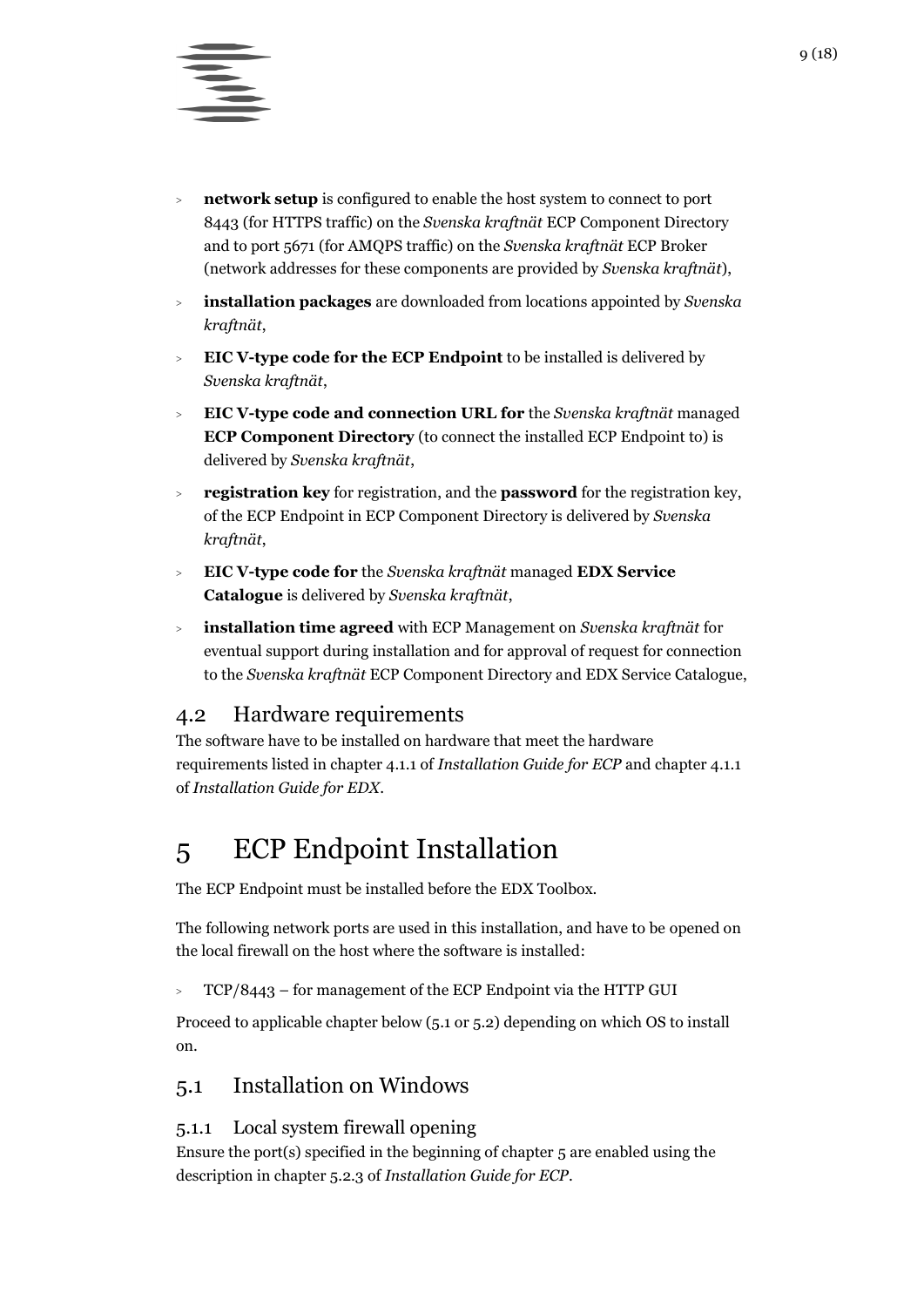

#### <span id="page-9-0"></span>5.1.2 Software installation

Follow descriptions in chapter 7.2.1 to 7.2.3 of *Installation Guide for ECP*.

**NOTE!** Do not start the service until initial configuration according to chapter [5.3](#page-9-4) in this guide is performed.

Next perform the initial configuration described in chapte[r 5.3](#page-9-4) below.

## <span id="page-9-1"></span>5.2 Installation on Linux

#### <span id="page-9-2"></span>5.2.1 Local system firewall opening

Ensure the port(s) specified in the beginning of chapter [5](#page-8-1) are enabled using the firewall commands described in chapter 5.2.2 of *Installation Guide for ECP*.

#### <span id="page-9-3"></span>5.2.2 Software installation

- 1 Ensure the software prerequisites listed in chapter 7.4.2 of *Installation Guide for ECP* are fulfilled.
- 2 Install the software using instruction in chapter 7.4.3.1 of *Installation Guide for ECP*.

**NOTE!** Do not start the service until initial configuration according to chapter [5.3](#page-9-4) in this guide is performed.

Next perform the initial configuration described in next chapter.

## <span id="page-9-4"></span>5.3 Initial configuration

For the installed component to be able to start correctly some initial configurations have to be performed before first start. Add properties (with described values) that are not present in the default installed file, and update properties already present in default installed file.

The properties files to be modified are found in the *<installation\_path>* directory on Windows and in the /etc/ecp-endpoint/ directory on Linux.

#### <span id="page-9-5"></span>5.3.1 Configure ecp.properties

| <b>Properties</b>                                                                                                                                                    | <b>Description</b>                                                                                                                                                                      |  |  |  |
|----------------------------------------------------------------------------------------------------------------------------------------------------------------------|-----------------------------------------------------------------------------------------------------------------------------------------------------------------------------------------|--|--|--|
| ecp.endpoint.amqpApiEnabled=true<br>ecp.endpoint.sendHandler[0].beanName=amqpApiSendHandler<br>ecp.endpoint.sendHandler[0].typeName=*<br>ecp.networks=DefaultNetwork | These properties are required for the<br>EDX Toolbox to be able to<br>communicate via the ECP Endpoint.                                                                                 |  |  |  |
| internalBroker.host=127.0.0.1<br>internalBroker.useAuthentication=false                                                                                              | Defines how the ECP Endpoint exposes<br>itself to the EDX Toolbox when both<br>tools are installed on same host.                                                                        |  |  |  |
| ecp.messagebox.retentionPeriod=86400000                                                                                                                              | Changing the default value (14 days) to<br>1 day to limit disk space needed for an<br>endpoint with high traffic. (If more<br>historic data is needed the default value<br>can be used) |  |  |  |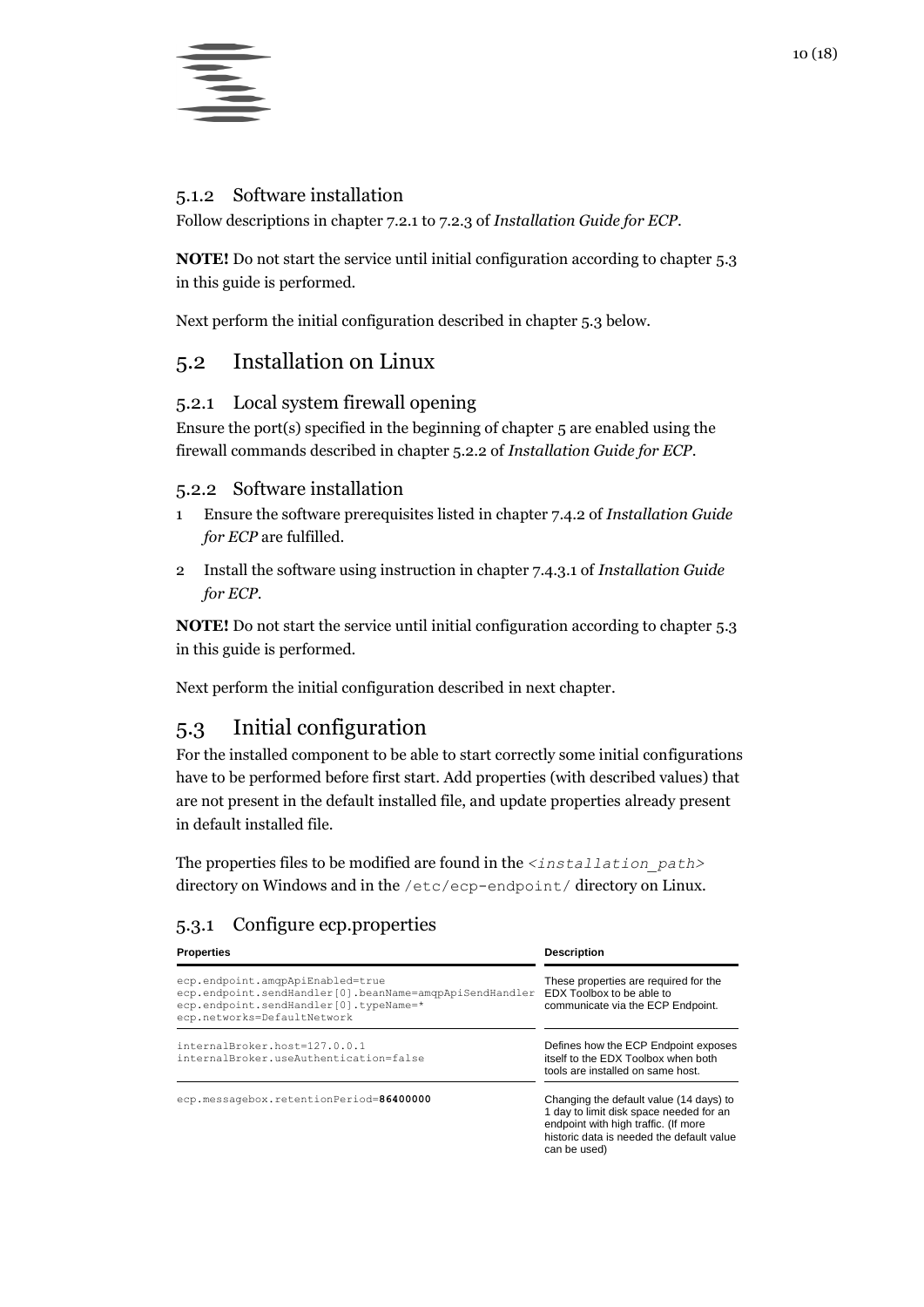

#### <span id="page-10-0"></span>5.3.2 Configure ecp-users.properties

This file contains credential for the users with access to the admin GUI for the ECP Endpoint. Two different users are predefined in the default installed files. To increase security of the system the default passwords for these users have to be changed. See chapter 5.1 of *Administration Guide for ECP* for further information about authentication configuration.

As of ECP version 4.8.1 the **Linux** installation package includes a Bash script that can be used to replace default delivered passwords with encrypted ones, including the administrator password in ecp-users.properties. The ECP team at *Svenska kraftnät* however have no experience of this script. For more information about the script see chapter 7.4.8 of *Installation Guide for ECP*.

### <span id="page-10-1"></span>5.4 Start ECP Endpoint

#### <span id="page-10-2"></span>5.4.1 Start on Windows

Follow instructions in chapter 7.2.4 and 7.2.5 of *Installation Guide for ECP* to start the ECP Endpoint and for verification of the start.

#### <span id="page-10-3"></span>5.4.2 Start on Linux

Follow instructions in chapter 7.4.4 and 7.4.5 of *Installation Guide for ECP* to start the ECP Endpoint and for verification of the start.

Full upstart of the service can take about 30 seconds (depending on system performance). Look in the file  $/var/log/ecp-endpoint/catalina.out$  for a message saying like "Server startup in [26289] milliseconds" as an indicator of successful startup.

## <span id="page-10-4"></span>5.5 Registration of the ECP Endpoint

The ECP Endpoint now have to be registered in the ECP Component Directory managed by *Svenska kraftnät*. Follow the steps described in chapter 8.2 of *Installation Guide for ECP* up to, but not including, chapter 8.2.1.

- 1 In step 1 (*Import Certificates*) of the registration process use the registration key (at "Certificate File") and registration key password (at "Certificate File password") provided by *Svenska kraftnät*.
- 2 In step 2 (*Connect to Component Directory*) enter the Component Directory URL and Component Directory EIC V-type code provided by *Svenska kraftnät*. The paragraph about NAT can be disregarded from.
- <span id="page-10-5"></span>3 In registration process step 3 (*Send Registration Request*) enter the EIC V-type code provided by *Svenska kraftnät* for your ECP Endpoint in the "Endpoint Code" field.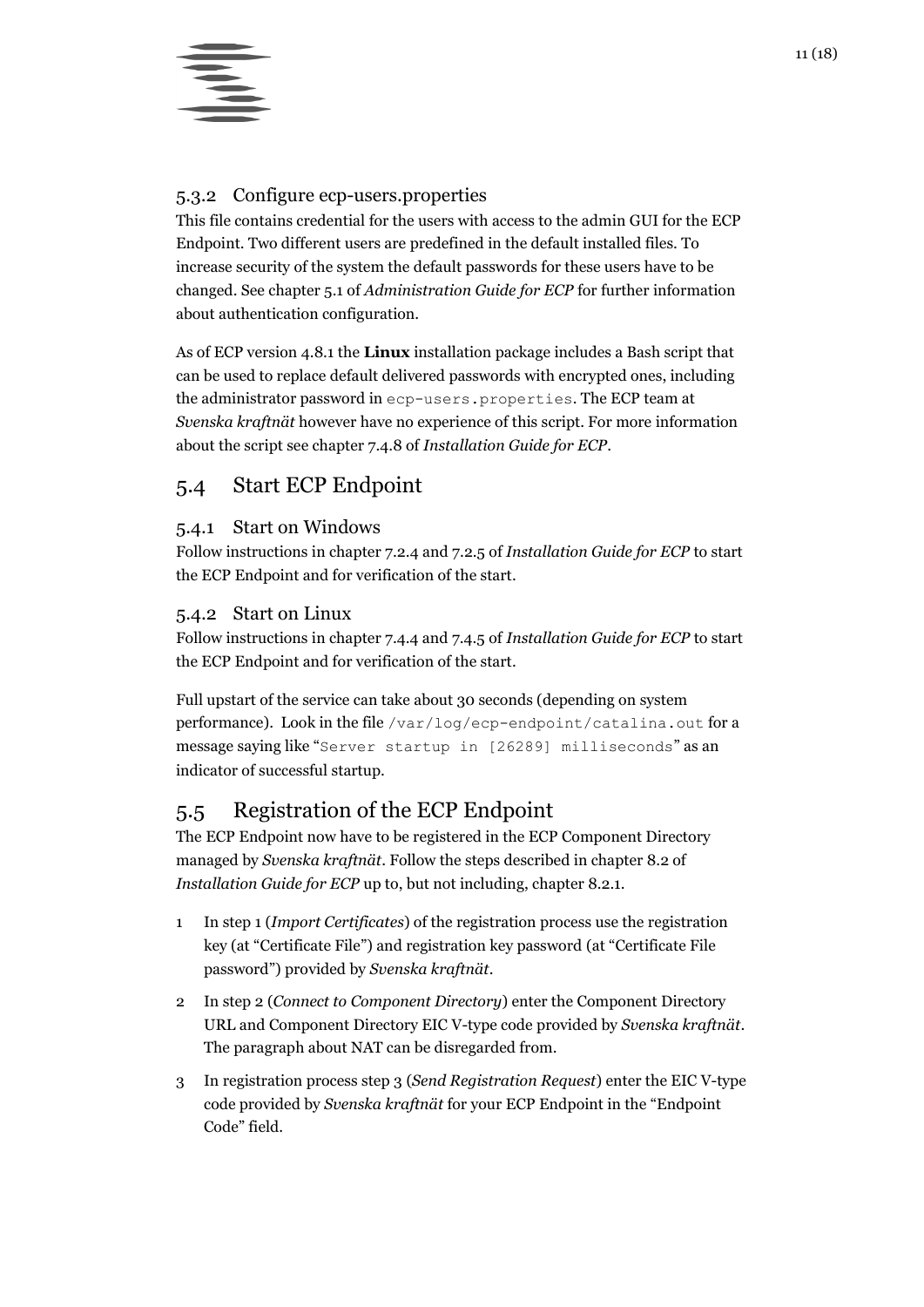

- 4 For "Contact Email" a monitored<sup>1</sup> email address must be used when registered to the production network. *Svenska kraftnät* will not approve the registration request if a personal email address is used, because *Svenska kraftnät* will use this email address to send information about upgrades and issues. In the test network, a personal email address is allowed.
- 5 Phone number will be used only as secondary option if email contact fails.
- 6 Click on the "Submit request" button.

If you have direct contact with ECP Management on *Svenska kraftnät* you now can inform them that you have sent the registration request. Otherwise send an email t[o ecp@svk.se](mailto:ecp@svk.se) to notify about the registration request.

When the registration request is approved by *Svenska kraftnät* your ECP Endpoint becomes operational. This is indicated on the "Dashboard" page by the "Certificates" tile being green.



## <span id="page-11-0"></span>5.6 Configure Message Path

After completion of registration it is possible to send messages to other ECP nodes in the network. To describe how message are supposed to be routed to your endpoint you however must define a Message Path.

- 1 Open a web browser and navigate to the URL of your ECP Endpoint GUI (e.g. https://<address-to-endpoint>:8443/ECP\_MODULE/) and log in using credentials for a user defined with role "admin" in configuration file ecpusers.properties (see chapter [5.3.2](#page-10-0) above).
- 2 Add a Message Path according to instructions in *Installation Guide for ECP* chapter 8.4.1.
	- In the Broker drop-down list (to the right of the "Indirect" button) select a *Svenska kraftnät* Broker, with EIC V-type code starting with "46V".
	- Set "Valid from" to at least 24 hour before current hour to ensure the Message Path will become valid immediately.

## <span id="page-11-1"></span>5.7 Installation verification

When a Message Path is properly configured you will be able to test sending and receiving messages. Agree with *Svenska kraftnät* on the EIC V-type code for an ECP Endpoint that will be used as the counterpart.

 <sup>1</sup> Monitored means that emails sent to the address will be handled at least daily.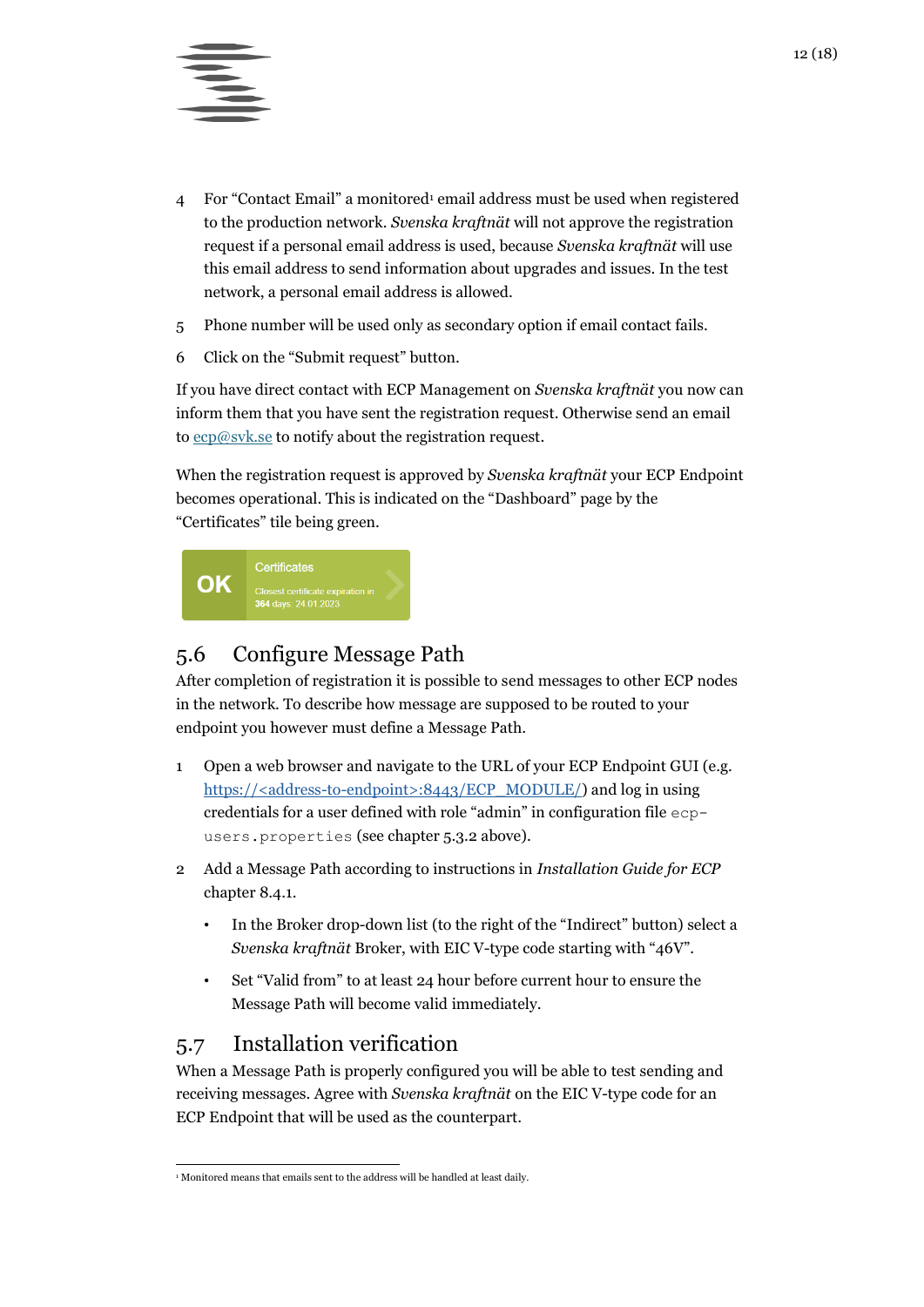

#### <span id="page-12-0"></span>5.7.1 Verify message sending

- 1 Open a web browser and navigate to the URL of your ECP Endpoint GUI (e.g. https://<address-to-endpoint>:8443/ECP\_MODULE/)
- 2 Go to "Messages" > "New Message"
- 3 Enter the agreed EIC V-type code in "Receiver's endpoint code", set "Message Type" to "text" and add a small text file (without any sensitive content) in the file upload field.
- 4 Click the "Send" button.
- 5 When the message is successfully received by the receiver the status of the message will be "Received", indicated by a green check-mark (see below screenshot) in the "State" column.

|              | ecp                            |                                                                 |                                                     |                      | Endpoint        |                             |                                  |                                                   |   | UTC $\triangleq$ admin $\blacktriangledown$ |  |
|--------------|--------------------------------|-----------------------------------------------------------------|-----------------------------------------------------|----------------------|-----------------|-----------------------------|----------------------------------|---------------------------------------------------|---|---------------------------------------------|--|
|              |                                |                                                                 |                                                     | Dashboard            | <b>Messages</b> | Components                  | Settings                         |                                                   |   |                                             |  |
| ∕<br>₹<br>I۰ | New Message<br>Inbox<br>Outbox | <b>Status</b><br>Delivered<br>Message type<br><b>State</b><br>Ø | Accepted<br>Received<br>Receiver<br>46V00000000017O | Failed<br>Message ID | Sending Date    | <b>Message Type</b><br>test | Receiver<br><b>BA Message ID</b> | Search<br><b>Sending Time</b><br>10.01.2022 10:28 | ۰ | $\,$                                        |  |
|              |                                | 25<br>10                                                        | 50 100                                              |                      |                 |                             |                                  |                                                   |   |                                             |  |

## <span id="page-12-1"></span>6 EDX Toolbox Installation

When the ECP Endpoint is installed and basic functionality is verified the installation of the EDX Toolbox software can start.

The following ports are the one used in this installation, and have to be opened on the local firewall on the host where the software is installed:

- $\text{PTCP}/6672 \text{for AMQP}$  access to the internal broker of the EDX Toolbox
- $\text{C}$  TCP/9443 for management of the EDX Toolbox via the HTTP GUI

Proceed to applicable chapter below [\(6.1](#page-12-2) or [6.2\)](#page-13-1) depending on which OS to install on.

## <span id="page-12-2"></span>6.1 Installation on Windows

#### <span id="page-12-3"></span>6.1.1 Local system firewall opening

Ensure the port(s) specified in the beginning of chapter [6](#page-12-1) are enabled using the description in chapter 5.2.3 of *Installation Guide for EDX*.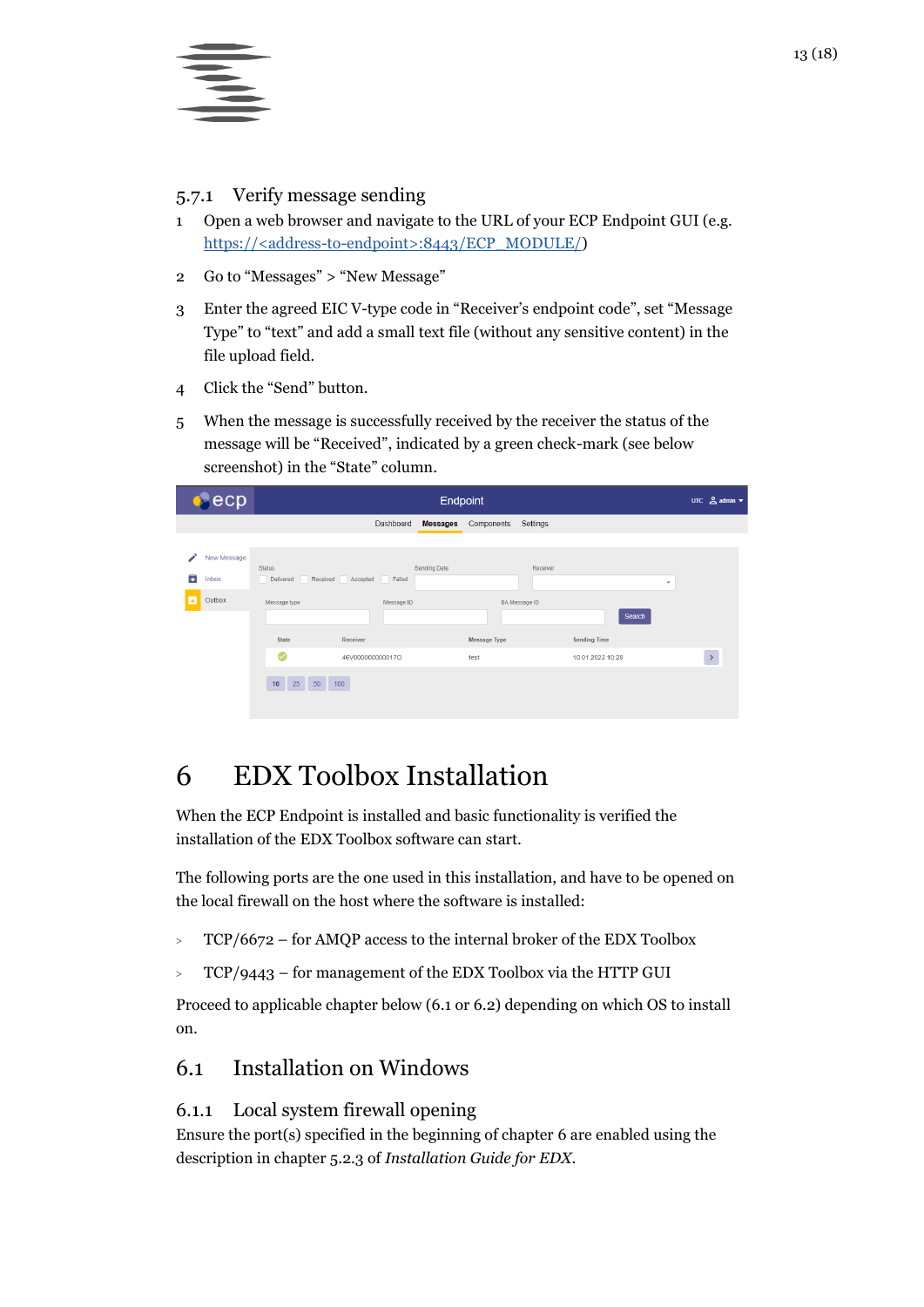

#### <span id="page-13-0"></span>6.1.2 Software installation

Follow descriptions in chapter 6.2.3 *or* 6.2.4 of *Installation Guide for EDX*.

**NOTE!** Since the EDX Toolbox is installed on same host as the ECP Endpoint the option "*Change default ports (ECP is installed on this server)*" (in step 2 of the installation wizard) **must** be checked. For more extensive information see chapter 6.3 of *Installation Guide for EDX*.

**NOTE!** Do **not start** the service until initial configuration according to chapter [6.3](#page-13-4) in this guide is performed.

Next perform the initial configuration described in chapte[r 6.3](#page-13-4) below.

## <span id="page-13-1"></span>6.2 Installation on Linux

#### <span id="page-13-2"></span>6.2.1 Local system firewall opening

Ensure the ports specified in the beginning of chapter [6](#page-12-1) are enabled using the firewall commands described in chapter 5.2.2 of *Installation Guide for EDX*.

#### <span id="page-13-3"></span>6.2.2 Software installation

- 1 Ensure the software prerequisites listed in chapter 5.1 of *Installation Guide for EDX* are fulfilled.
- 2 Install the software using instruction in chapter 6.4.3 of *Installation Guide for EDX*.

**NOTE!** Do **not start** the service until initial configuration according to chapter [6.3](#page-13-4) of this guide is performed.

Next perform the initial configuration described below.

## <span id="page-13-4"></span>6.3 Initial configuration

For the installed component to be able to start correctly some initial configurations have to be performed before first start. Add properties (with described values) that are not present in the default installed file, and update properties already present in default installed file.

#### <span id="page-13-5"></span>6.3.1 Configure edx.properties

This properties file is found in the *<installation\_path>* directory on Windows and in the /etc/edx-toolbox/ directory on Linux. Most of the default values set can be used, but following parameters must be configured:

#### **Properties Description**

edx.toolbox.code Set the value of this property to the EIC V-type code assigned for your ECP Endpoint in step [3](#page-10-5) of chapter [5.5](#page-10-4) ["Registration of the ECP Endpoint"](#page-10-4) of this installation guide.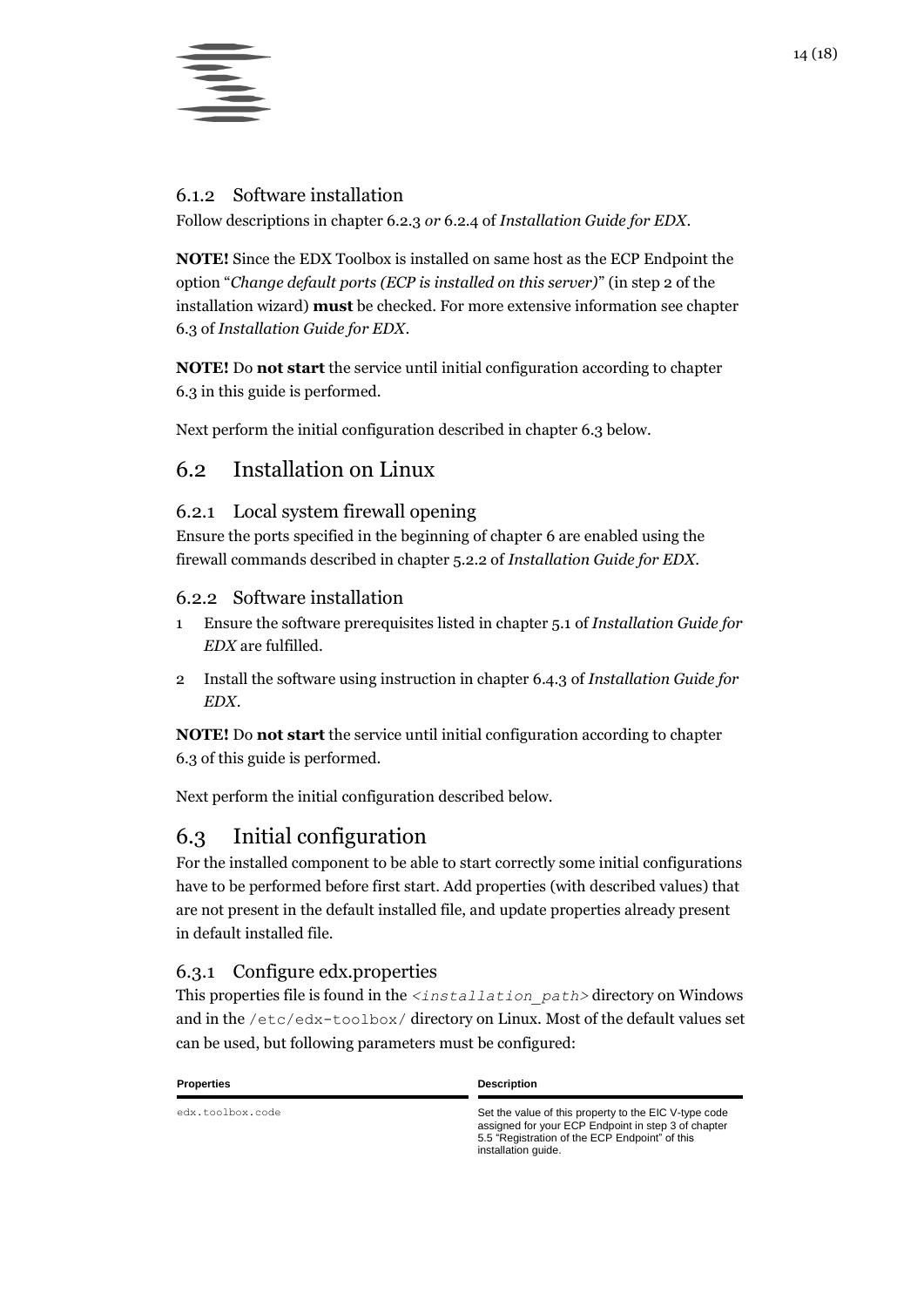| <b>Properties</b>                                                         | <b>Description</b>                                                                                                  |
|---------------------------------------------------------------------------|---------------------------------------------------------------------------------------------------------------------|
| edx.serviceCataloque.code                                                 | Set value of this property to the EIC V-type code for<br>the EDX Service Catalogue provided by Svenska<br>kraftnät. |
| internalBroker.amgp.port=6672                                             | Change default value to avoid collision with ECP<br>Endpoint internal broker amgp port.                             |
| internalBroker.amgp.host=0.0.0.0                                          | Change default value to enable access to EDX<br>Toolbox internal broker from BA:s outside the<br>ECP/EDX host.      |
| ecp.broker.url=amqp://\${ecpBroker.amqp.host}<br>:\${ecpBroker.amqp.port} | Change default value (amgps://) to connect to<br>internal broker of ECP Toolbox using unencrypted<br>protocol.      |

#### <span id="page-14-0"></span>6.3.2 Configure edx-users.properties

This file contains credential for the users with access to the admin GUI for the EDX Toolbox. Two different users are predefined in the default installed files. To increase security of the system the default passwords for these users have to be changed. See chapter 8 of *User Guide for EDX* for further information about authentication configuration.

As of EDX version 1.9.1 the **Linux** installation package includes a Bash script that can be used to replace default delivered passwords with encrypted ones, including the administrator password in edx-users.properties. The ECP team at *Svenska kraftnät* however have no experience of this script. For more information about the script see chapter 6.4.9 of *Installation Guide for EDX*.

#### <span id="page-14-1"></span>6.3.3 Change Tomcat port numbers

The default Tomcat port numbers have to be updated to avoid collision with Tomcat port numbers used by ECP Endpoint.

For installation on **Windows** follow instructions in chapter 6.3.3 of *Installation Guide for EDX* for necessary adjustments. **Note!** This step is not needed if the option "*Change default ports (ECP is installed on this server)*" was checked during installation (see chapter [6.1.2](#page-13-0) above).

For installation on **Linux** follow instructions in chapter 6.6.1 of *Installation Guide for EDX* for necessary adjustments.

### <span id="page-14-2"></span>6.4 Start EDX Toolbox

#### <span id="page-14-3"></span>6.4.1 Start on Windows

Follow instructions in chapter 6.2.5 and 6.2.6 of *Installation Guide for EDX* to start the ECP Endpoint and for verification of the start.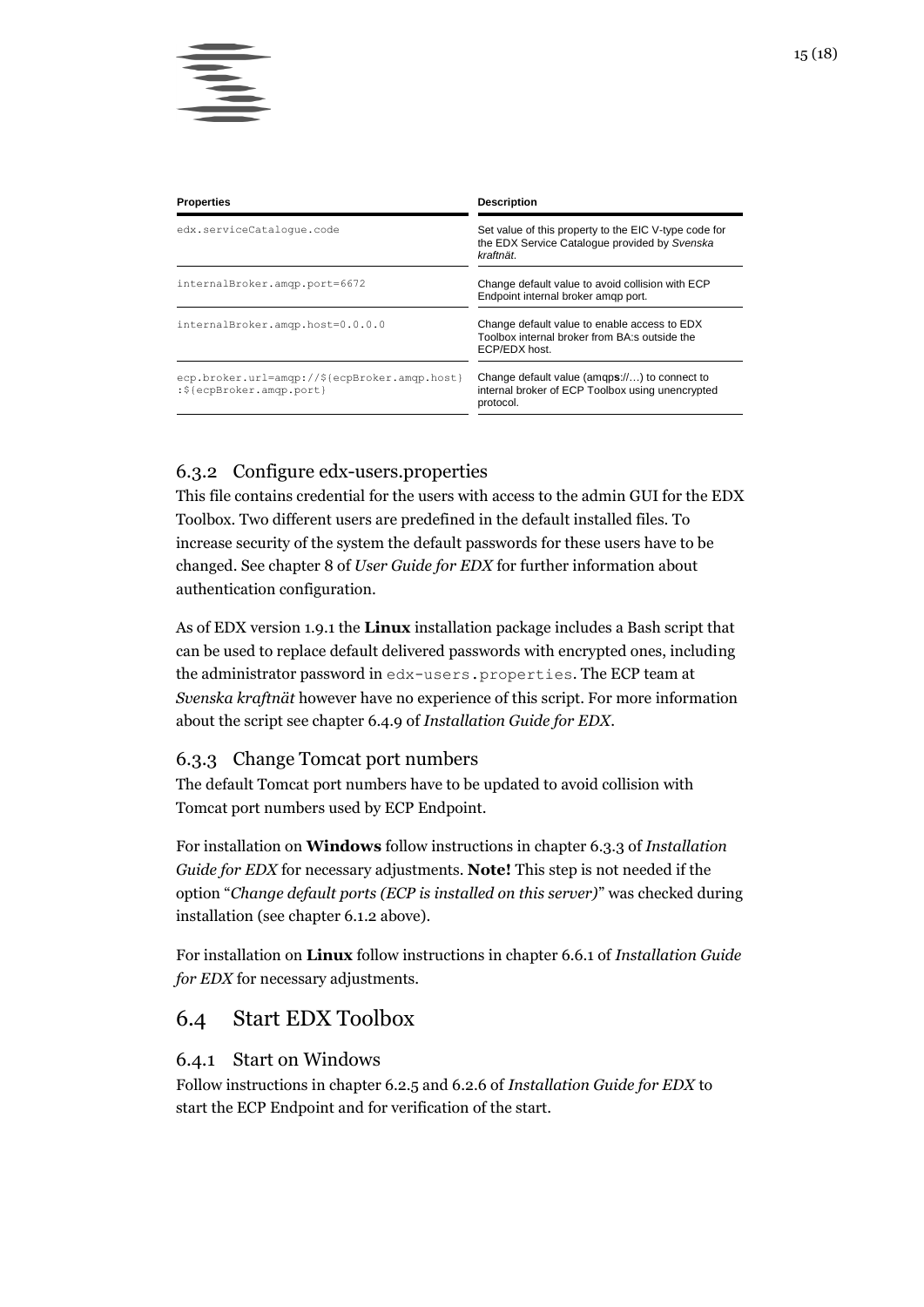



#### <span id="page-15-0"></span>6.4.2 Start on Linux

Follow instructions in chapter 6.4.5 and 6.4.6 of *Installation Guide for EDX* to start the EDX Toolbox and for verification of the start.

Full upstart of the service can take about 30 seconds (depending on system performance). Look in the edx.log file for the message described in chapter 6.4.6 of *Installation Guide for EDX* to find out when the startup is finished.

## <span id="page-15-1"></span>6.5 Registration of the EDX Toolbox

The installed EDX Toolbox have to be registered in the EDX Service Catalogue managed by *Svenska kraftnät*. There is a button on the EDX Toolbox GUI "Settings" page named "Register Toolbox to SC", but this function is for some unknown reason unfortunately not working as expected.

The registration instead have to be performed manually by *Svenska kraftnät*, and should have been performed in advance since all details needed are generated by *Svenska kraftnät*. Thus the installed EDX Toolbox should be able to communicate with other EDX Toolboxes in the ECP/EDX network as soon as it is started up according to instructions in previous chapter.

## <span id="page-15-2"></span>6.6 Installation verification

Two different tests can be performed to verify that the EDX Toolbox is successfully connected to the ECP/EDX network.

<span id="page-15-3"></span>6.6.1 Send test message to EDX Toolbox without relation to Service The first test sends a test message to an EDX Toolbox, identified by its *Toolbox Code*, which is the same as the EIC V-type code for the ECP Endpoint the receiving EDX Toolbox is connected to. This message is not related to any Service of the EDX Toolbox.

This test verifies that your installed EDX Toolbox is able to communicate with the other EDX Toolbox.

To perform this test:

- 1 Open a web browser and navigate to the URL to your EDX Toolbox GUI (e.g. https://<host-address>:9443/).
- 2 After a successful login you should end up on the "Messages" page. If not; click on "Messages" in the top navigation bar of the GUI.
- 3 Click on "New Message" and enter following data in the form:
	- "Receiver": use the same EIC V-type code you used in the test in chapter [5.7.](#page-11-1)
	- "Message Type": enter "TEST"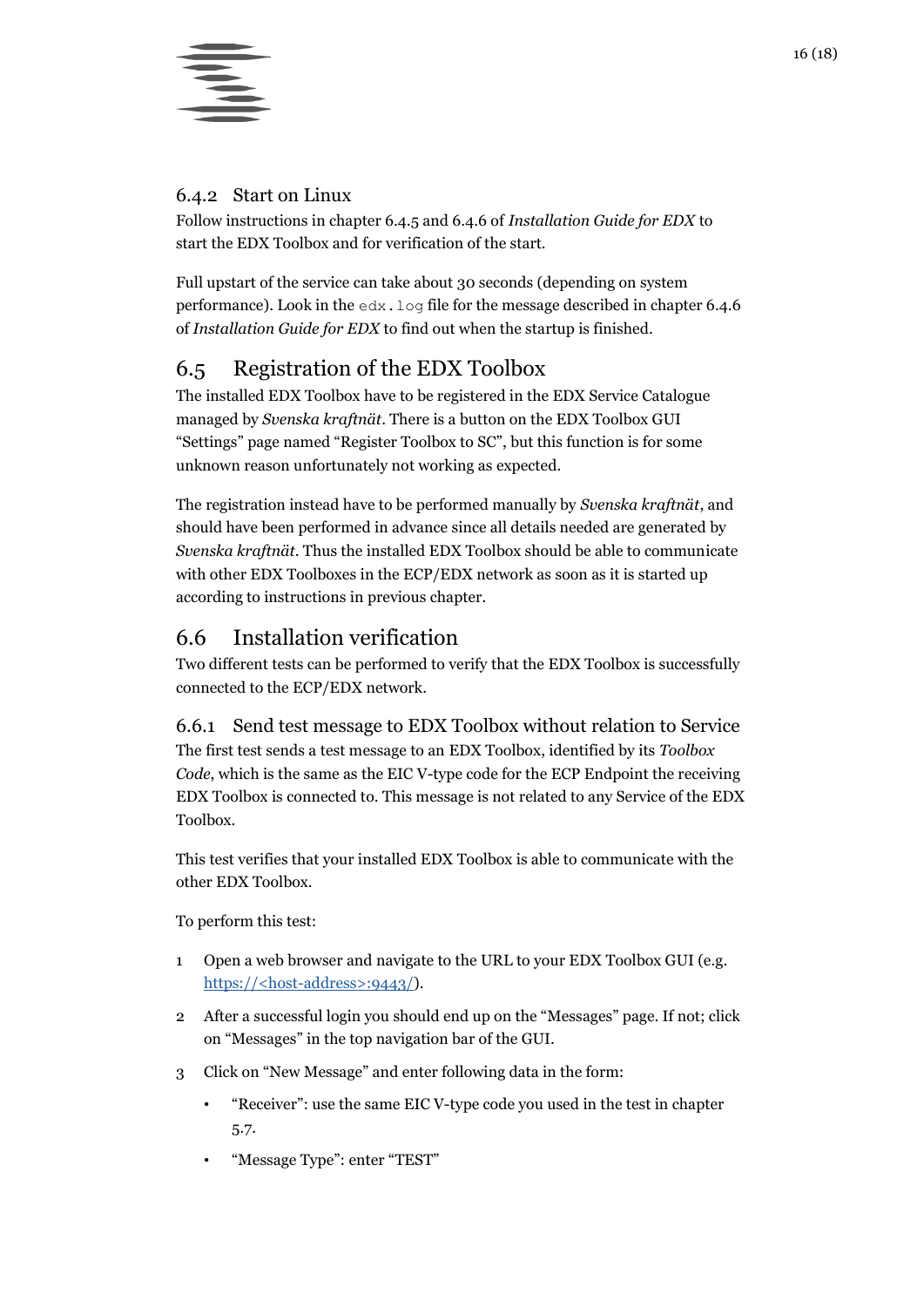

- Add a small text file (without any sensitive content) in the file upload field.
- 4 Click on the "Send" button
- 5 Wait a few seconds and refresh the page in the browser. When status of the message sent is changed to "Received" (see screenshot below) the test is successful.

|                |                                                 | <b>e</b> edx EDX / TOOIDOX |              | Publications         |                  | Messages Services Settings |  |               |                  |  |                  |  | UTC $\sum$ admin $\sim$ |
|----------------|-------------------------------------------------|----------------------------|--------------|----------------------|------------------|----------------------------|--|---------------|------------------|--|------------------|--|-------------------------|
|                |                                                 |                            |              |                      | Messages         | Monitoring                 |  |               |                  |  |                  |  |                         |
|                |                                                 |                            |              |                      |                  |                            |  |               |                  |  |                  |  |                         |
| ø              | New Message<br><b>Incoming Pull</b><br>Messages | EDX Message ID             |              | <b>BA</b> Message ID |                  |                            |  | <b>Status</b> | ٠                |  | Message Type     |  |                         |
| $\blacksquare$ | Messages                                        | <b>Direction</b>           |              | Sender<br>٠          |                  |                            |  | Receiver      |                  |  | Service          |  |                         |
|                |                                                 | Date Range                 |              | Search               |                  |                            |  |               |                  |  |                  |  |                         |
|                |                                                 | <b>Status</b>              | Message Type |                      | <b>Direction</b> | Sender                     |  |               | Receiver         |  | Time $\sqrt{ }$  |  |                         |
|                |                                                 | Received                   | <b>TEST</b>  |                      | Send             | 46V000000000043N           |  |               | 46V000000000017O |  | 13.01.2022 13:20 |  | $\rightarrow$           |
|                |                                                 | 25 50<br>10                | 100          |                      |                  |                            |  |               |                  |  |                  |  |                         |

#### <span id="page-16-0"></span>6.6.2 Send test message to specific EDX Toolbox service

This test verifies that the EDX Toolbox can send messages to a specific service, consumed on another EDX Toolbox, which also verifies that the communication with the EDX Service Catalogue works correctly.

To perform this test:

- 1 Open a web browser and navigate to the URL to your EDX Toolbox GUI (e.g. https://<host-address>:9443/).
- 2 After a successful login you should end up on the "Messages" page. If not; click on "Messages" in the top navigation bar of the GUI.
- 3 Click on "New Message" and enter following data in the form:
	- "Receiver": enter "SERVICE-SVKTEST".
	- "Message Type": enter "TEST"
	- Add a small text file (without any sensitive content) in the file upload field.
- 4 Click on the "Send" button
- 5 Wait a few seconds and refresh the page in the browser. When status of the message sent is changed to "Received" (as in screenshot above) the test is successful.